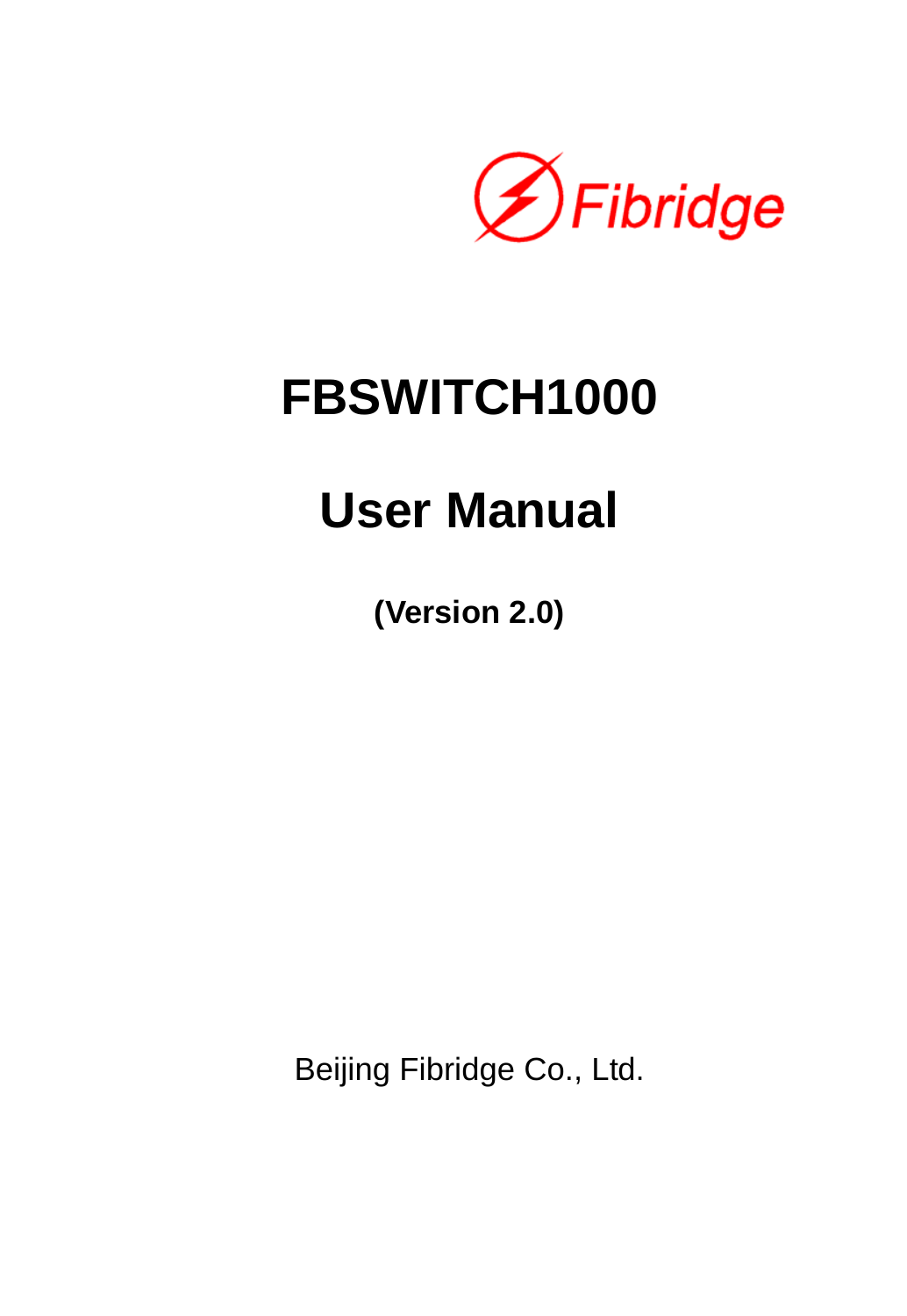

# **CONTENT**

| 5.4. LEDs Function Description10          |  |
|-------------------------------------------|--|
| 5.5. DIP-Switch and Reset Button Function |  |
|                                           |  |
|                                           |  |
| 7. Management Port Configuration12        |  |
|                                           |  |
| PAGE 1                                    |  |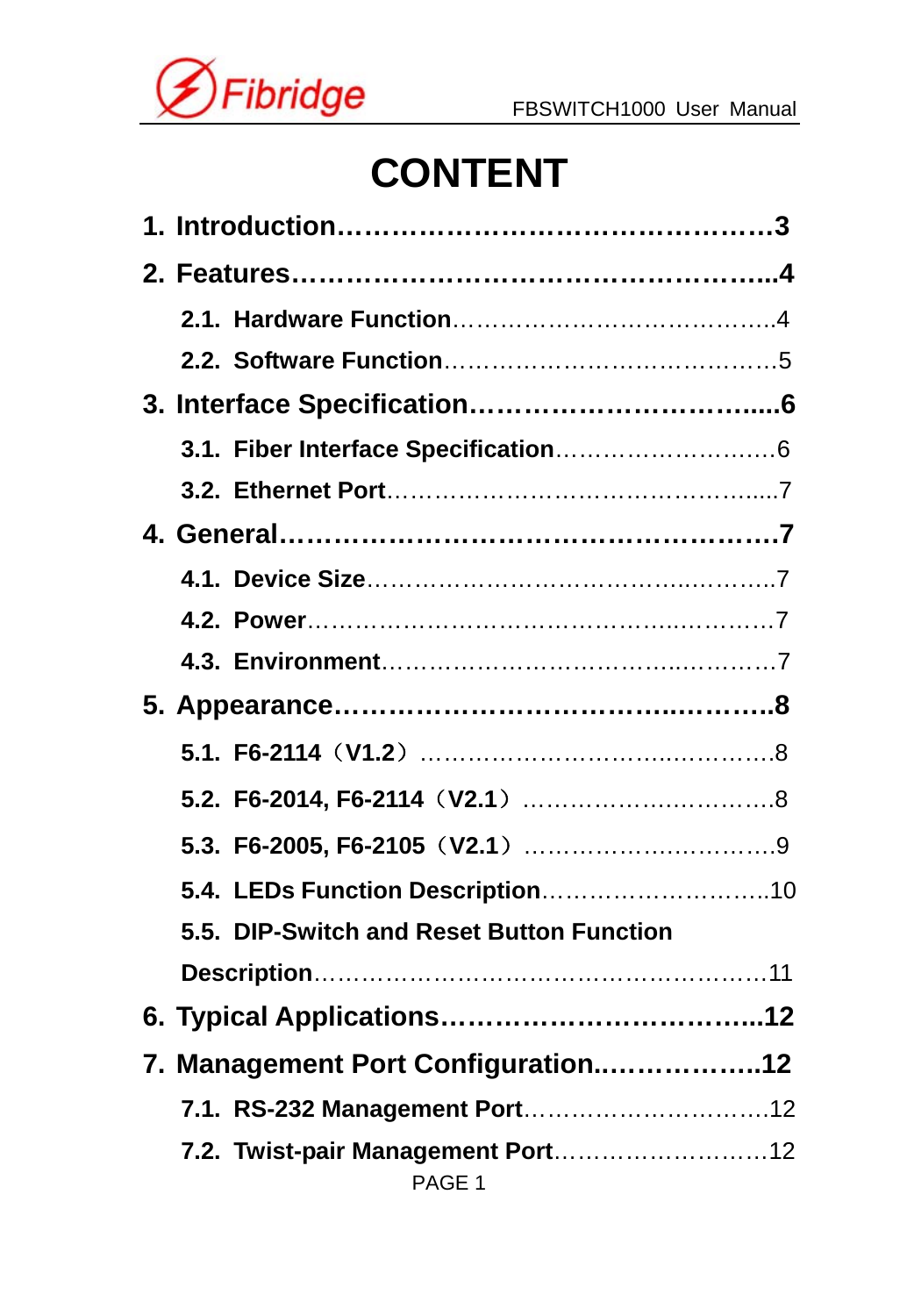

| 9. FAQ: Failures & Solutions13 |  |
|--------------------------------|--|
|                                |  |
|                                |  |
|                                |  |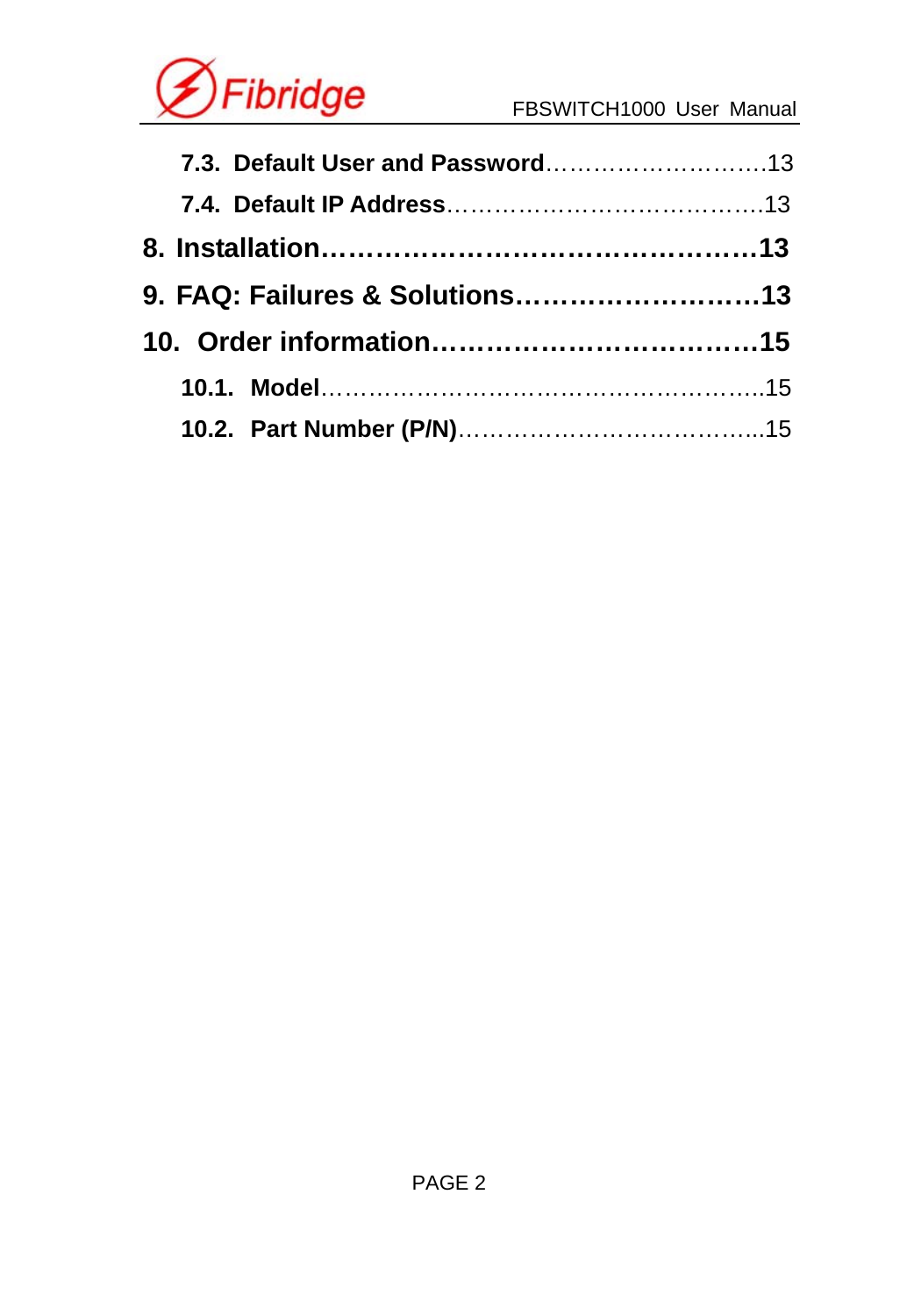<span id="page-3-0"></span>

# **1. Introduction**

Beijing Fibridge Co., Ltd. summarized the experience of selling the American broadband products since 1995 and synthesized the merits of different products of the world-famous manufacturers. The series of products select the higher quality device and develop meticulously for use. This series of products are orientated in the broadband access system for its high-quality, high-stability and low price. After being put up, the products can be used in the telecommunication IP MAN broadband optical network solution for its steady performance and powerful function. It interconnects a main board server, repeater, hub, switch, or PC and another PC simply. The device adopts the elaborately designed switch core, with high-speed non-blocking fabric and ultra-broad switch bandwidth, to make sure data transmission and reception has high stability. As an Ethernet access device, the device not only supports IEEE802.3 10Base-T Ethernet and IEEE802.3u 100Base-Tx fast Ethernet protocols, but also is compliant with IEEE 802.3x Flow Control, IEEE802.1Q VLAN TAG, IEEE802.1p Qos and IEEE802.1D Spanning Tree protocols. FBSWITCH1000 Series Network Switch provides four standard RJ45 jacks as 10/100Mbps Ethernet ports and one SC/FC/ST connector as fiber optic port, or five standard RJ45 jacks as 10/100Mbps Ethernet ports.

FBSWITCH1000 series have two types, managed and unmanaged. The managed type supports WEB management, SNMP software management and RS-232 console management. Customers conveniently view and configure all ports and management part via management software,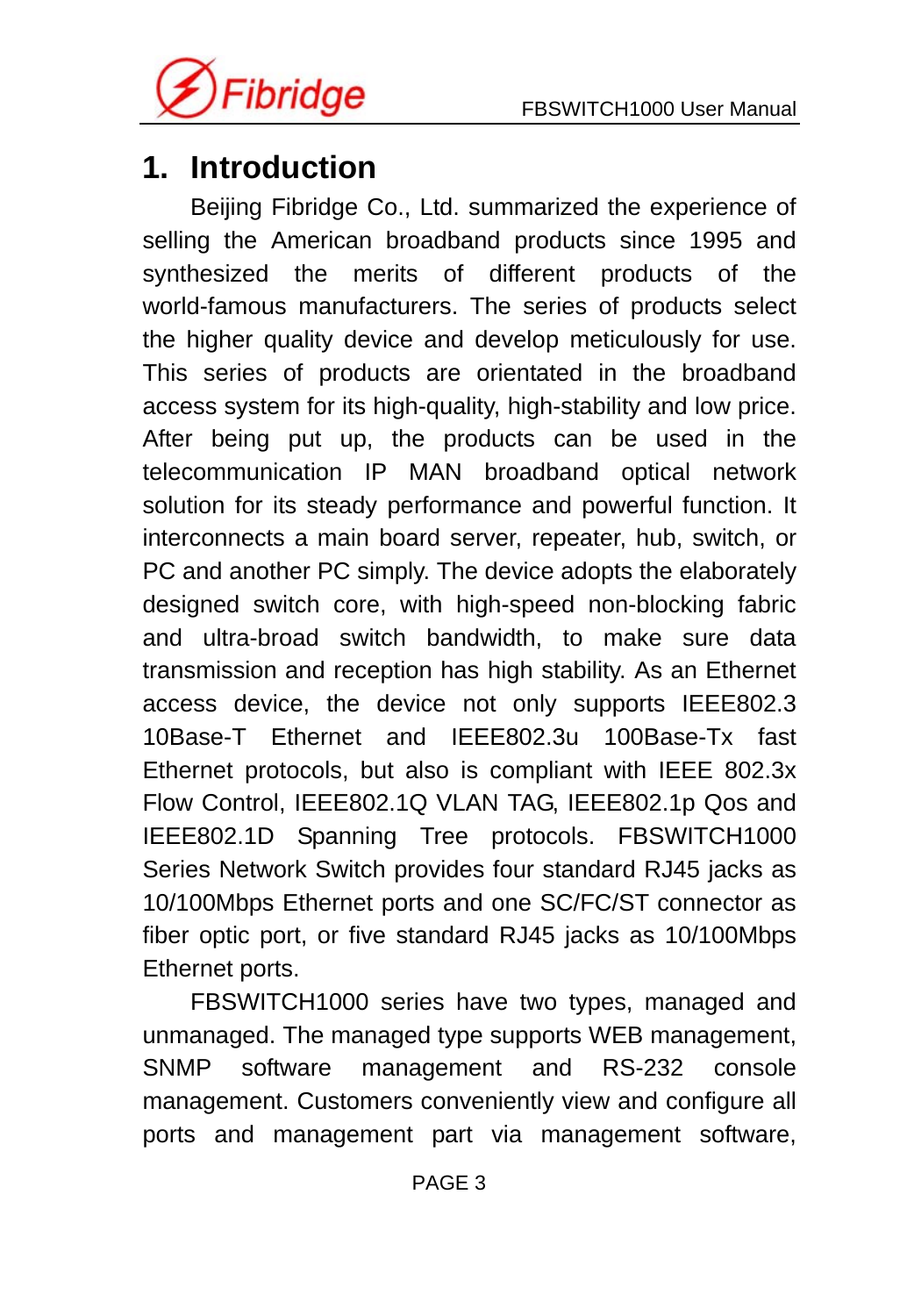<span id="page-4-0"></span>

including the function of enable/disable a certain port, setting the port force mode, link speed, duplex mode and ports speed limitation, and resetting the management part, all 5 Ethernet ports or both. Some functions, such as VLAN, Port Mirroring and Broadcast Protection, are very convenient and useful for high-level application.

More information about SNMP management software, please read 'FBSWITCH1000 Series Fi-View-AL Software User Manual' for reference.

# **2. Features**

# **2.1. Hardware Function**

- Four Twist-pair ports and one Fiber Optic port (F6-2014/F6-2114 series), and five Twist-pair ports (F6-2005/F6-2105 series) available
- z Support 10Base-T、100Base-TX、100Base-FX
- Fully compatible with IEEE802.3 Ethernet and IEEE802.3u fast Ethernet protocols
- Support IEEE802.3x flow control protocol
- Support IEEE802.1D Spanning Tree protocol
- Non-blocking switch core provides high speed forward performance
- High-speed MAC address lookup table inside, stored up to 1K MAC addresses
- Up to 1916 Bytes packet forwarded
- Up to 5km transmission distance on multi mode optical port and 120km transmission distance on single mode optical port
- Twist-pair ports support MDI/MDI-X auto-crossover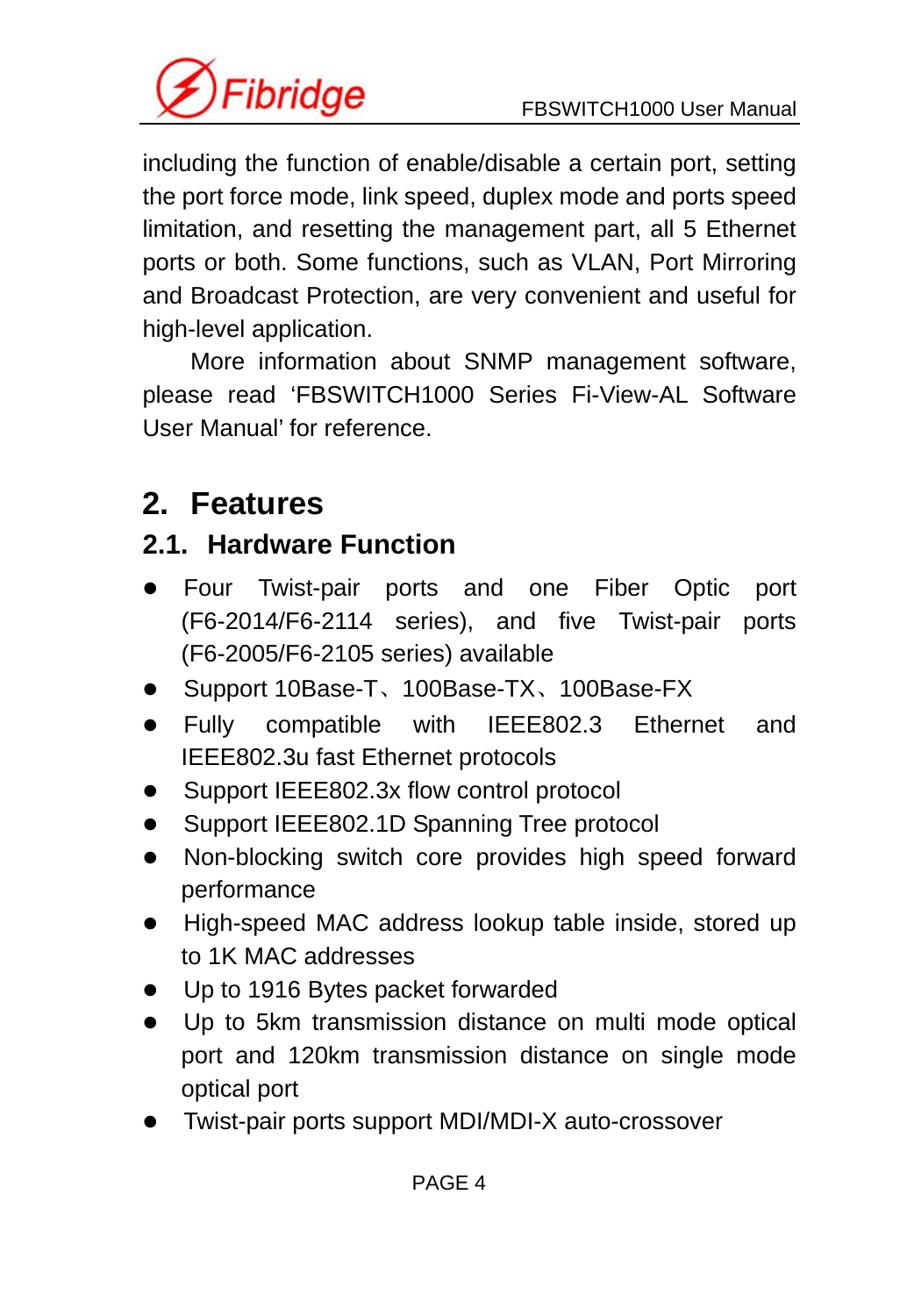<span id="page-5-0"></span>

- Low power consumption, low heat generation and excellent compatibility
- Single-strand/dual-strand optical module selectable, FC/SC/ST optical port selectable

# **2.2. Software Function (Only Available for Managed Type)**

- Support Console, WEB and SNMP management
- RS-232 DB9 female management port and 10/100Mbps RJ45 Ethernet management port available
- Show details of system information, including device name, location information, IP address, start-up time, software and hardware version
- View & configure the working status of each port, including link status, link speed, duplex mode, port shutdown status
- Set transmit and receive speed (bandwidth) limitation from 0Mbps to 100Mbps with step of 32Kbps
- Provide port-based VLAN and 802.1Q VLAN configuration, and port-based priority and 802.1p priority setting
- Port mirroring function available
- $\bullet$  Summarize the data flow information and show the communication state of each port
- Support SNMP management. Set Trap Destination, Community Name, and authority
- A float window available for real-time alarm messages. And all alarm messages can pop up to get more attention
- Reset the management part, all 5 Ethernet ports, or both via management software
- Reset device to factory default, with network configuration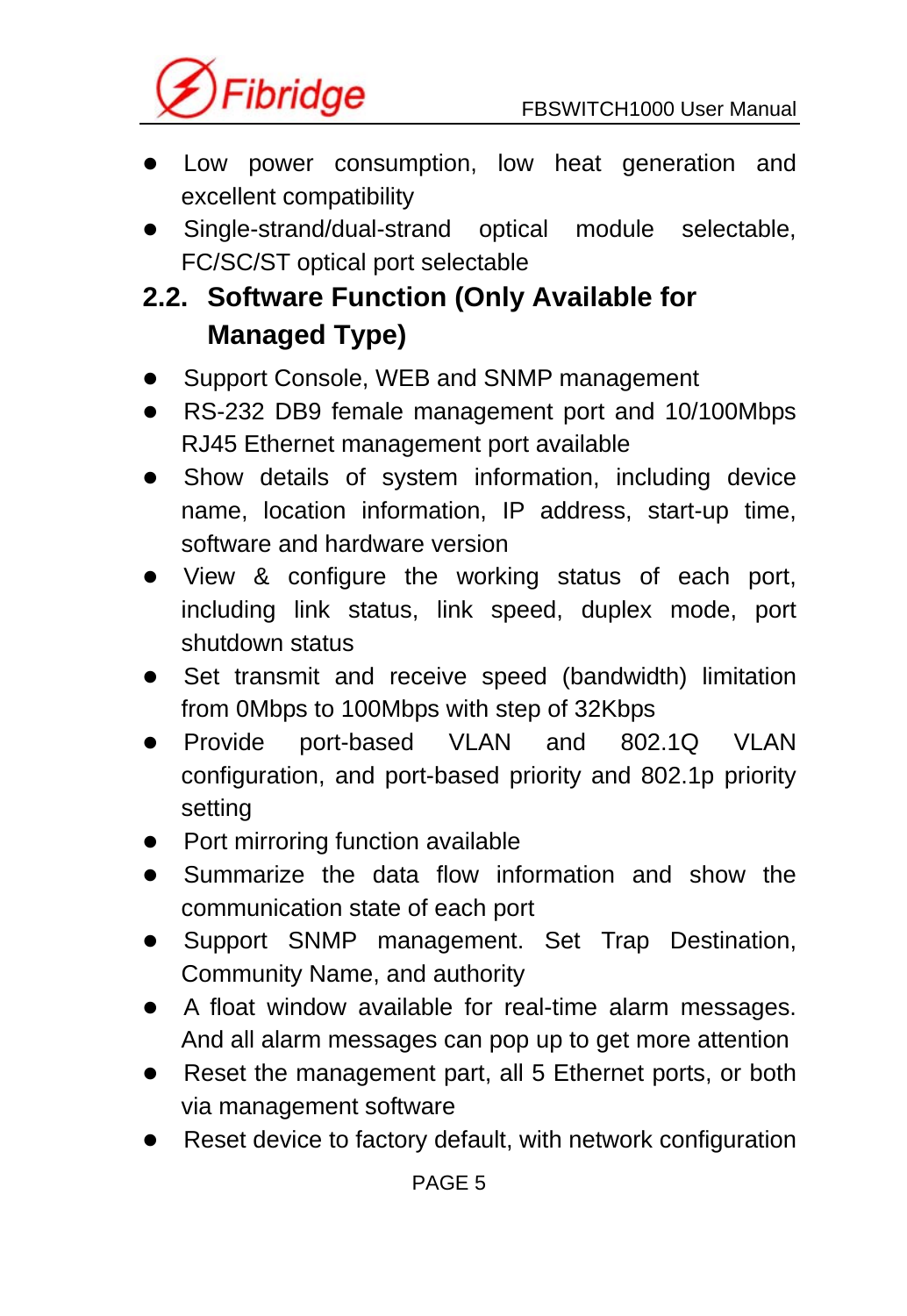<span id="page-6-0"></span>

resetting or not selectable

- Show the detailed information of power supply, including AC/DC type, output power and running status
- Support firmware updating, with the update tool program and new version firmware file download from our website.
- Provide MIB file, make it easy to be integrated into the third-party SNMP management software
- Adopt the centralized management style and the tree-view catalogue, which can manage many sets of device at the same time in a single window.

# **3. Interface Specification**

# **3.1. Fiber Interface Specification (Only Available for F6-2014/F6-2114)**

- 1) Adopt standard 1\*9 pin optical transceiver module;
- 2) Wavelength: 850nm or 1310nm in multi-mode, and 1310nm or 1550nm in single-mode;
- 3) Up to 120km transmission distance in single-mode;
- 4) SC/ST/FC optical connectors are selectable.

Optical Power Budget List:

| Wavelen    | Connector   | Transmit     | Sensitivity   | Satura | Max           | Loss |
|------------|-------------|--------------|---------------|--------|---------------|------|
| ath        | <b>Type</b> | Power        | (dBm)         | tion   | Dist.         | (dBm |
| (nm)       |             | (dBm)        |               | (dBm)  | (Km)          | /Km) |
| MM850      | SC/ST       | $-14 -$      | $-31 - -34$   | $-14$  | $\mathcal{P}$ | 3    |
|            |             | $-18.5$      |               |        |               |      |
| MM1310     | SC/ST       | $-14 -$      | $-31 - -34$   | $-14$  | 5             | 2    |
|            |             | $-18.5$      |               |        |               |      |
| SM1310     | SC/ST/FC    | $-6$ ~ $-15$ | <b>Better</b> | $-3$   | 40            | 0.4  |
|            |             |              | than $-34$    |        |               |      |
| SM1310     | SC/ST/FC    | $3 - -3$     | <b>Better</b> | -3     | 80            | 0.4  |
|            |             |              | than $-36$    |        |               |      |
| 1550       | SC/ST/FC    | $3 - -3$     | <b>Better</b> | -3     | 120           | 0.25 |
| <b>DFB</b> |             |              | than $-36$    |        |               |      |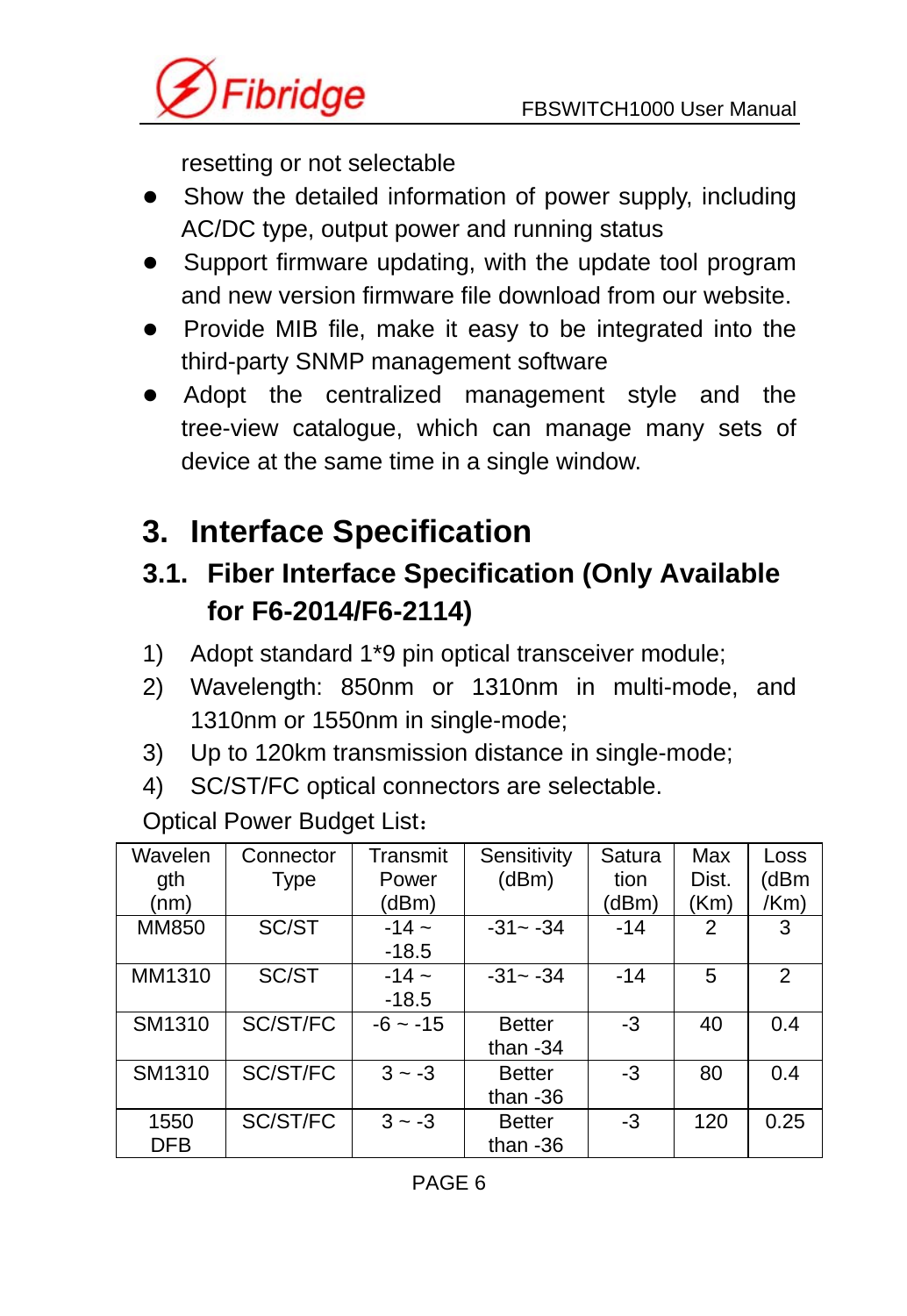<span id="page-7-0"></span>

### **3.2. Ethernet Port**

- 1) Fully compatible with IEEE 802.3, IEEE802.3u and IEEE802.3x Standards
- 2) Link speed: 10/100Mbps auto-negotiation
- 3) Duplex mode: Half/full duplex auto-negotiation
- 4) Connectors: RJ45 Jack
- 5) Support automatic MDI/MDI-X crossover

# **4. General**

### **4.1. Device Size**

252mm (Width) $\times$ 135mm (Depth) $\times$ 36mm (Height)

### **4.2. Power**

AC: 100 ~ 240VAC, 50/60Hz

DC: -48VDC

Power consumption: < 5W (with full load)

### **4.3. Environment**

 $\Diamond$  Working environment: Temperature:  $5^{\circ}\text{C} \sim 40^{\circ}\text{C}$ ; Humidity:  $30\% \sim 90\%$  (25°C); Atmosphere pressure: 86 kPa ~ 106 kPa.  $\diamond$  Store and transportation environment: Temperature:  $-20^{\circ}\text{C} \sim 60^{\circ}\text{C}$ ; Humidity:  $20\% \sim 90\%$  (25°C); Atmosphere pressure: 86 kPa ~ 106 kPa.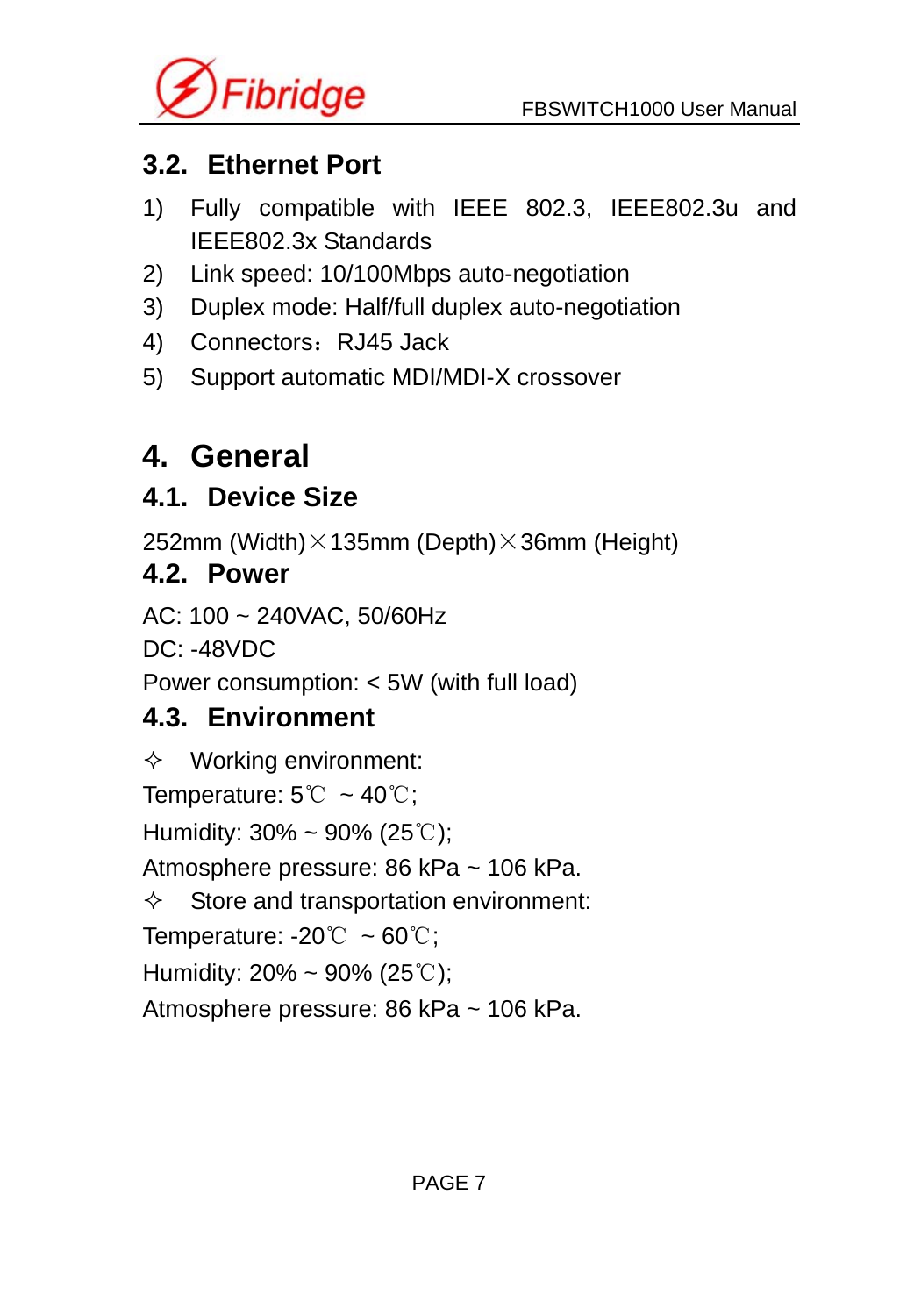<span id="page-8-0"></span>

# **5. Appearance**

### **5.1. F6-2114**(**V1.2**)

#### 1) Front Panel



1) Front Panel

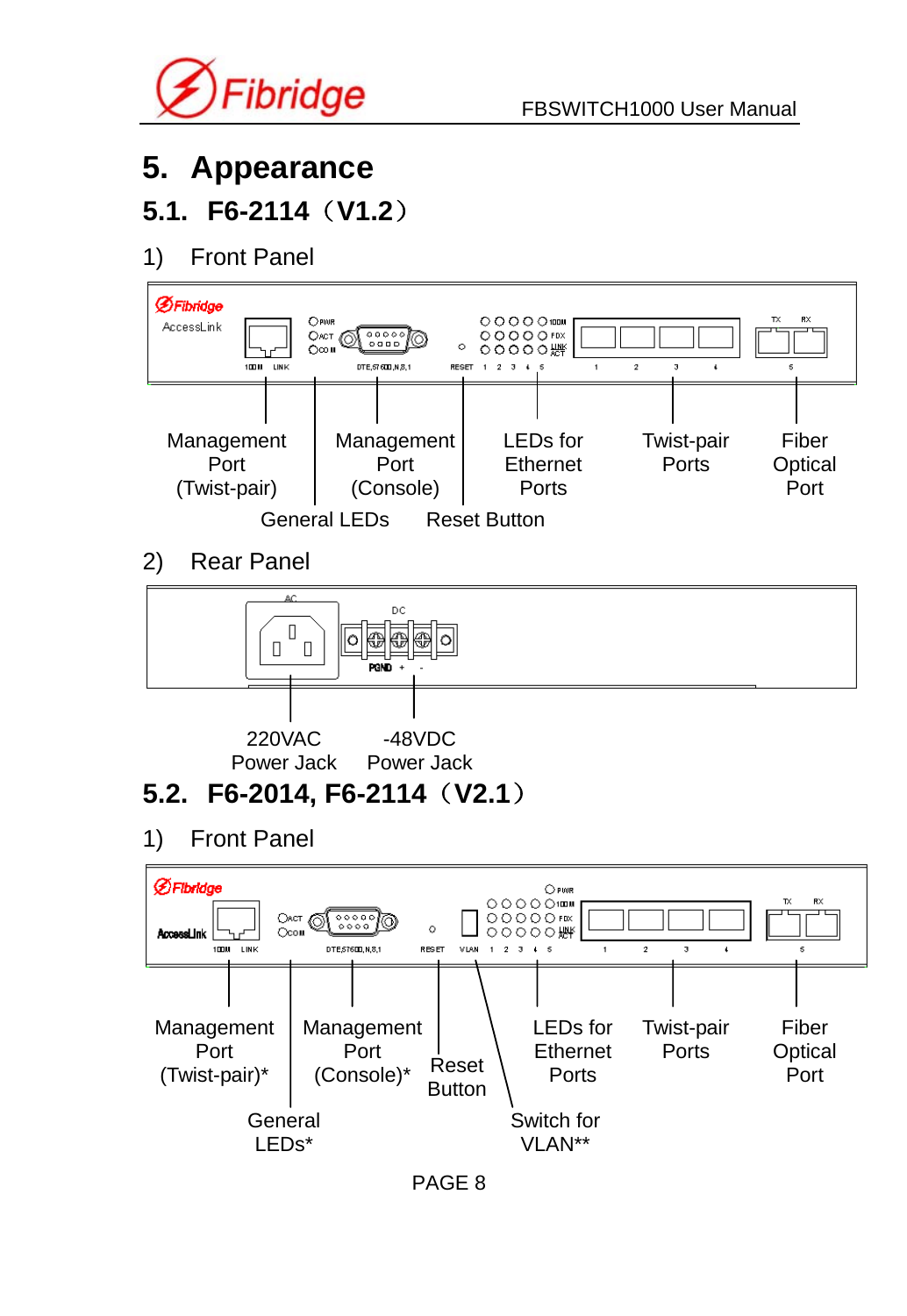<span id="page-9-0"></span>

#### 2) Rear Panel



# **5.3. F6-2005, F6-2105**(**V2.1**)

1) Front Panel



- \* Only available for MANAGED type
- Only available for UNMANAGED type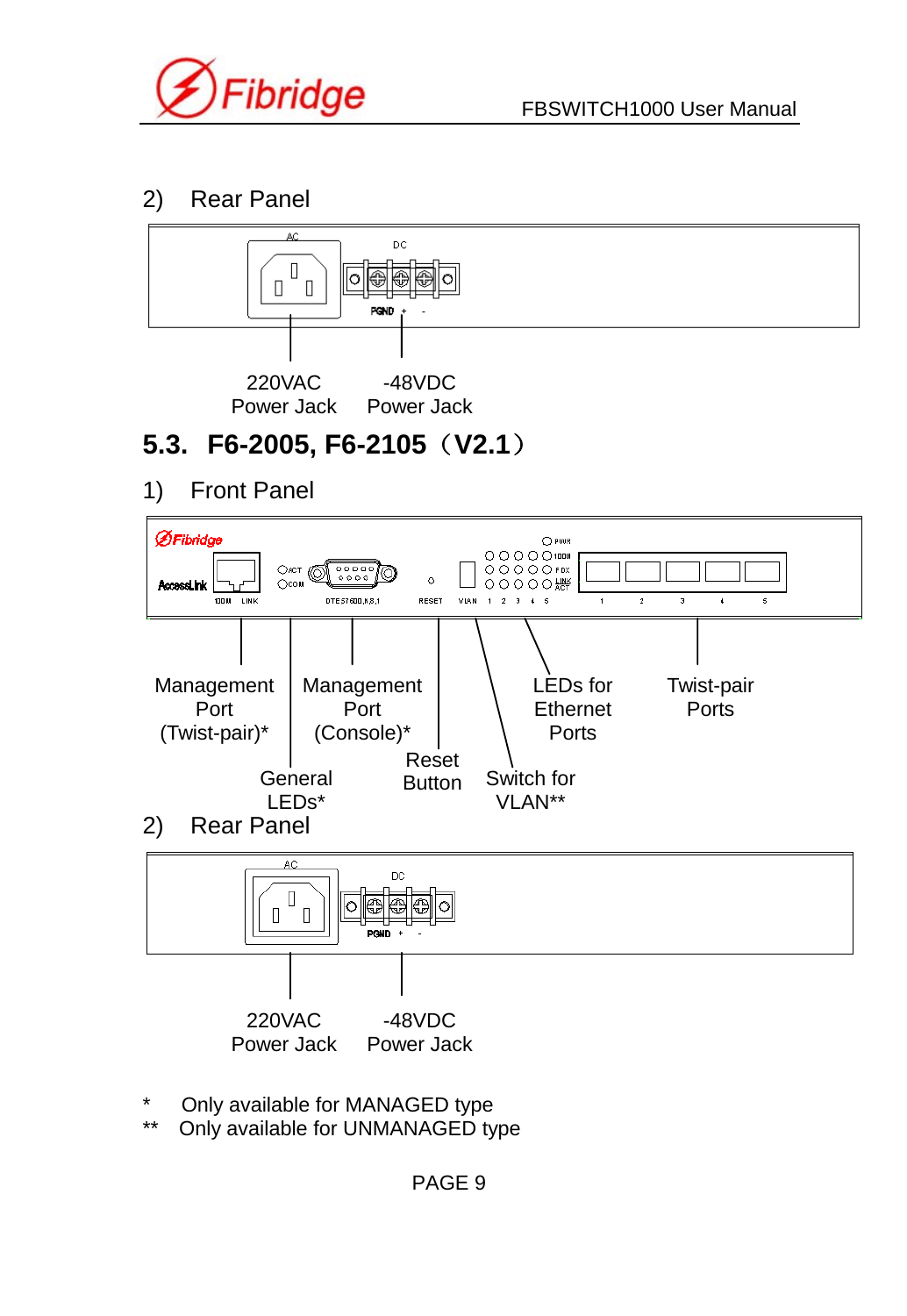<span id="page-10-0"></span>

# **5.4. LEDs Function Description**

# Table 1 LEDs Function Description

| LED                 | Color  | <b>Function</b><br><b>Description</b> | <b>Status</b>     | <b>State Description</b>                           |
|---------------------|--------|---------------------------------------|-------------------|----------------------------------------------------|
|                     |        |                                       | ON                | Power Supply Ok                                    |
| <b>PWR</b>          | Green  | <b>Power Status</b>                   | OFF               | Power<br>Supply<br>No<br>or<br>Power Failure       |
|                     |        | Device                                | <b>Blink</b>      | Device is running                                  |
| <b>ACT</b>          | Yellow | Running<br><b>Status</b>              | ON/<br><b>OFF</b> | embedded<br>Software<br>in<br>device is down       |
| <b>COM</b>          | Yellow | Console<br>Management                 | <b>Blink</b>      | Console<br>management<br>port is transmitting data |
|                     |        | Port<br>Data<br>Transmitting          | <b>OFF</b>        | No data transmission on<br>console management port |
| <b>LINK</b>         | Yellow | Twist-pair                            | ON                | Port linked                                        |
|                     |        | management<br>port Link/Act           | <b>Blink</b>      | Port is<br>transmitting<br>or<br>receiving data    |
|                     |        | <b>Status</b>                         | OFF               | Port not linked                                    |
| 100M                | Green  | Twist-pair                            | ON                | 100Mbps                                            |
|                     |        | management<br>link<br>port<br>speed   | OFF               | 10Mbps                                             |
| LINK/<br><b>ACT</b> | Yellow | Port Link/Act<br><b>Status</b>        | ON                | Port linked                                        |
|                     |        |                                       | Blink             | Port is<br>transmitting<br>or<br>receiving data    |
|                     |        |                                       | <b>OFF</b>        | Port not linked                                    |
| <b>FDX</b>          | Green  | Port<br><b>Duplex</b>                 | ON                | Full duplex                                        |
|                     |        | Mode                                  | <b>OFF</b>        | Half duplex                                        |
| 100M                | Green  | Link<br>Port                          | ON                | 100Mbps                                            |
|                     |        | Speed                                 | <b>OFF</b>        | 10Mbps                                             |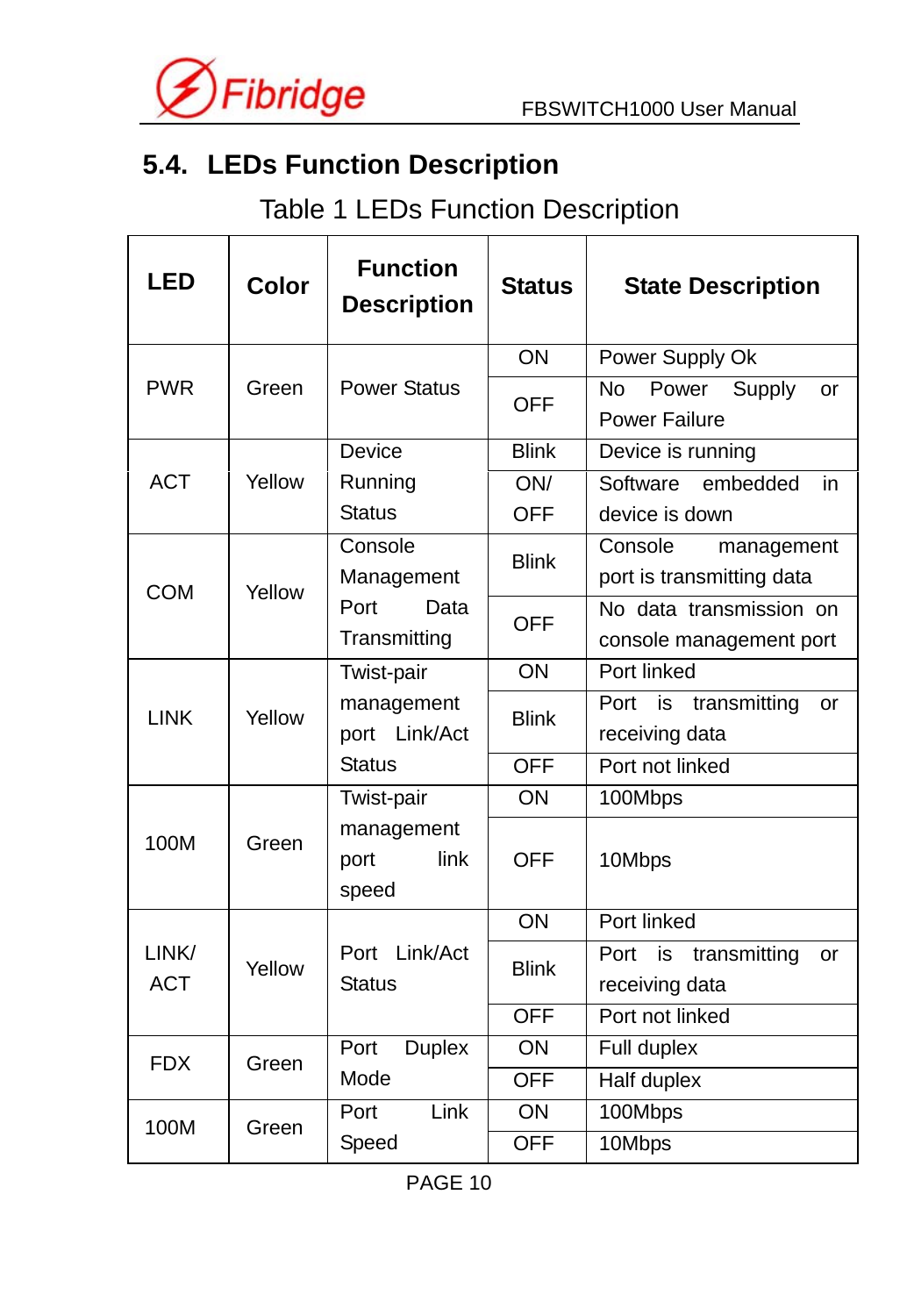<span id="page-11-0"></span>

# **5.5. DIP-Switch and Reset Button Function Description**

1) Reset Button

FBSWITCH1000 provides an embedded reset button in front panel, to prevent being triggered by mistake. Tipping the reset button with a pin softly, the device will be reset. During reset, LEDs of Ethernet ports will blink sequentially, which means the device is performing self-test.

2) DIP-Switch

The 2-bit DIP-switch resides in the front panel is used to enable/disable VLAN functionality, for the unmanaged type device. When 2-bit set to OFF, the simple port-based VLAN is disabled, and all of the five Ethernet ports are switched. While 2-bit set to ON, the simple port-based VLAN is enabled, and each of port 1, 2, 3 and 4 sets up a VLAN between itself and port 5, respectively, that means port 1, 2, 3 and 4 can send package to or receive package from port 5, but can not between any two of them. Notice: this DIP-Switch is only available for UNMANAGED type device.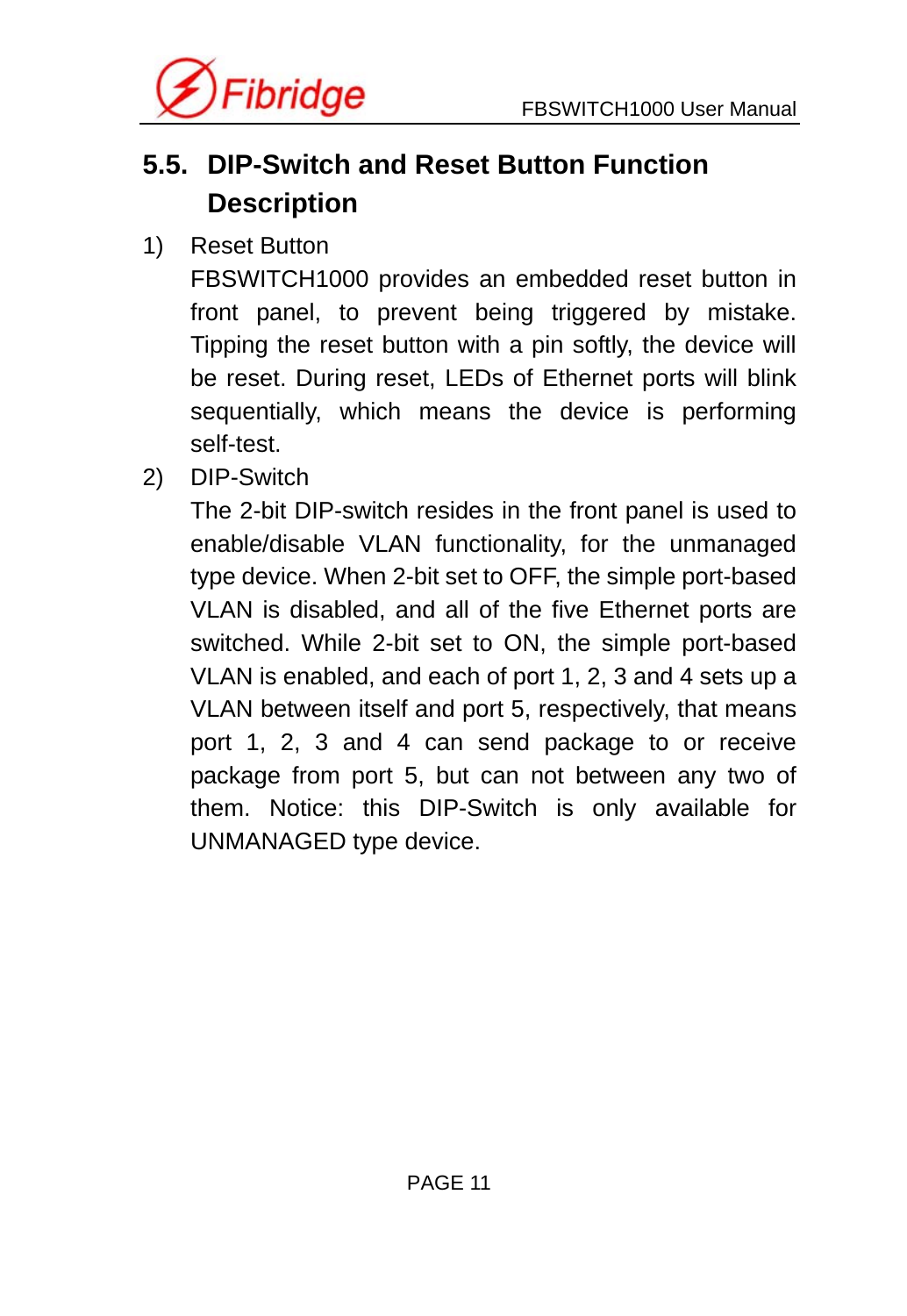<span id="page-12-0"></span>



User1 to User4 can apply necessary bandwidth and connect to the WAN using FBSWITCH1000.

# **7. Management Port Configuration (Only Available for Managed Type)**

# **7.1. RS-232 Management Port**

Baud Rate: 9600 - 115200 Data Width: 8 Odd/Even Parity: None Stop Bit: 1 Flow Control: None Connector: DB9, Male

# **7.2. Twist-pair Management Port**

Link Speed: 10/100Mbps auto-negotiation Duplex Mode: Auto-negotiate on half/full duplex mode Connector: RJ45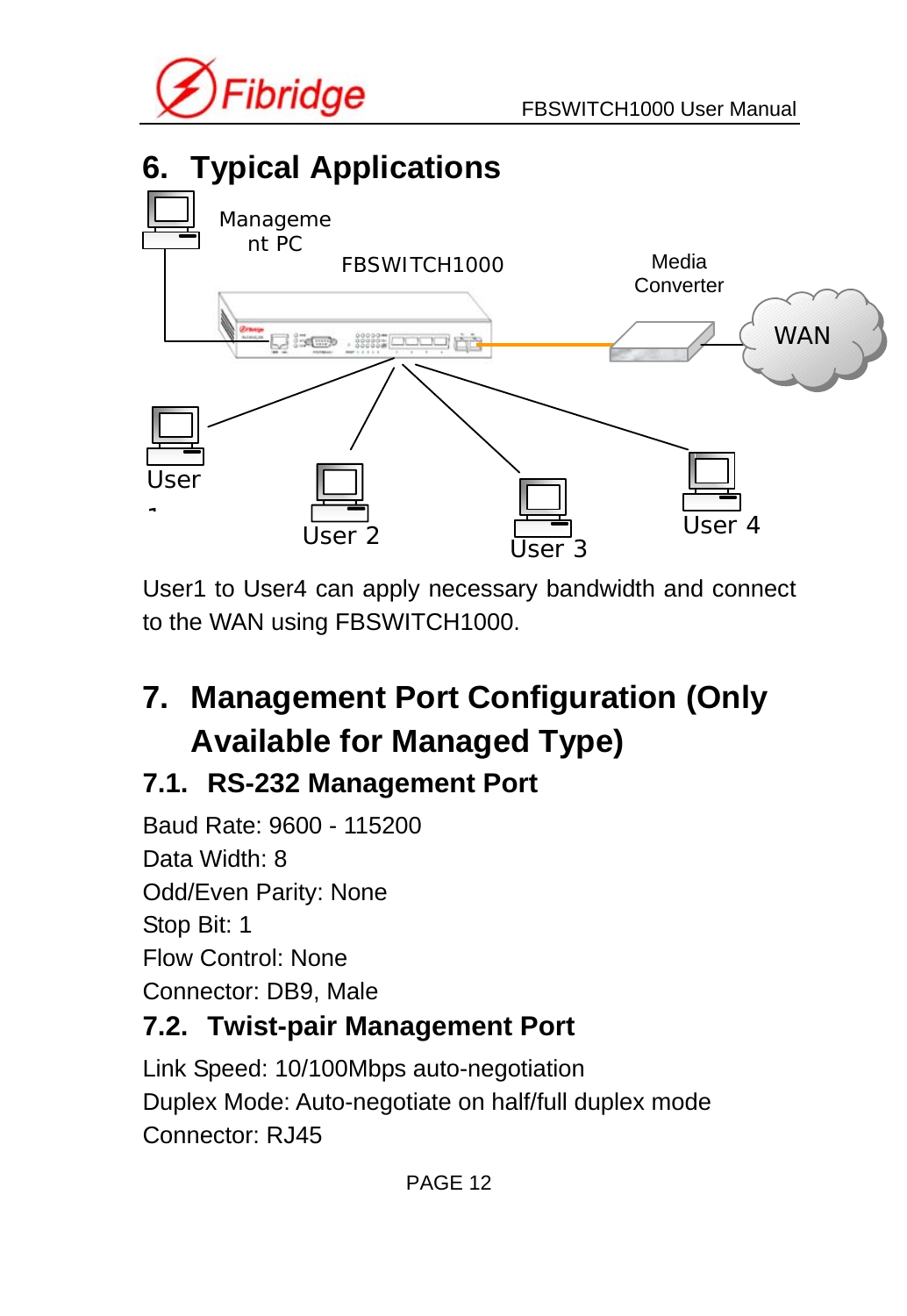<span id="page-13-0"></span>

### **7.3. Default User and Password**

Name: admin, puser, guest

Password: No Password

### **7.4. Default IP Address**

The default IP address of the device: 192.168.0.216

# **8. Installation**

- 1. Connect the fiber strand and twist-pair cable according to the practical application environment, then connect the device to power supply;
- 2. Switch on the power, the device will perform the self-test procedure. During the test, all LEDs will blink one by one;
- 3. After self-test, if the ports connect well, the PWR and LINK/ACT LED will light on. The 100M LED is on while link speed is 100Mbps on corresponding port, and the FDX LED is on while the port works in full duplex mode;
- 4. While transmitting or receiving data, LINK/ACT LED blinks.

# **9. FAQ: Failures & Solutions**

1. Failure: Power LED is off.

Solution:

Check-up the device if the power cable is connected correctly. 2. Failure: LINK/ACT LED of twist-pair port is off after self-test with the port connected

Solution:

- (1) Check if the twist-pair cable is connected correctly.
- (2) Check if the link partner is running normally.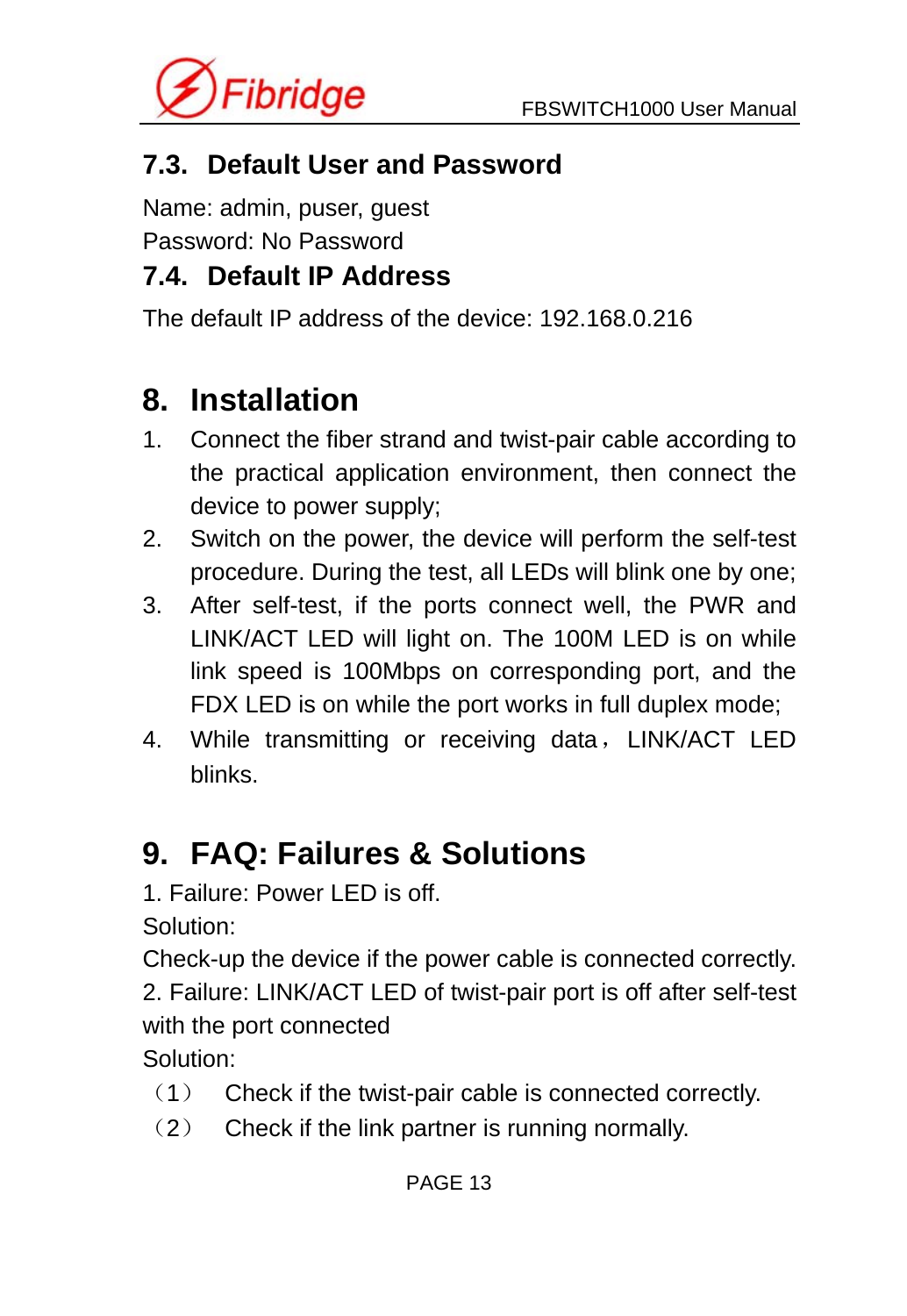

(3) Check if the link partner port is working in the same mode as that of the current port

3. Failure: LINK/ACT LED of fiber optic port is off after self-test with the port connected

Solution:

- (1) Check if the fiber is connected correctly.
- (2) Failure connection of transmit or receive side may lead to the port link status led off. So, need to check if the TX or RX connection of the fiber port is normal.

4. Failure: Data transfer abnormally, including transferring failure, data loss

Solution:

- (1) Check if the transmit power of the fiber optic port is normal;
- (2) Be sure no single-mode fiber connected with multi-mode equipment;
- (3) Check if they are used in pairs when single-strand devices are used.
- 5. Failure: The device doesn't work after working well for a while. That is to say, the device doesn't transfer data, but if reset, it will work normally.

Solution:

It is usually caused by the Ethernet switch. In normal status, the switch will take CRC and package length check, and drop the bad package. However, some bad ones could not be inspected, and thus they could not be sent out or dropped, so these bad packages will be stored in the buffer one by one, until the buffer is filled up, which brings about the failure of the switch. Try to connect the device with PC directly to see if the failure is not existed.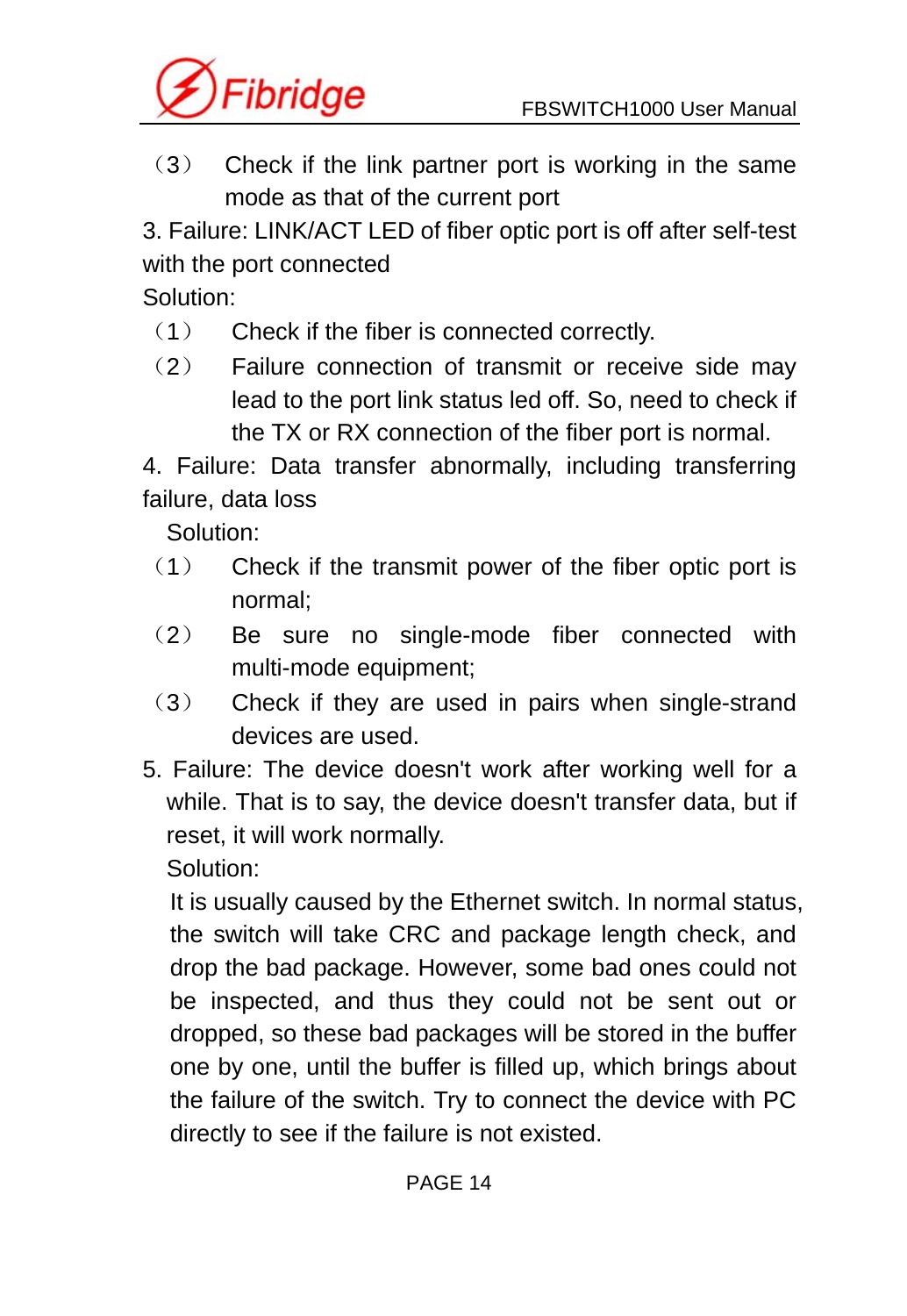<span id="page-15-0"></span>

# **10. Order information**

### **10.1. Model**

**FBSWITCH1000** 5-port Ethernet Switch / Bandwidth Access **10.2. Part Number (P/N)** 

- $\div$  F6-2114-S3042CA Four twist-pair ports and one fiber optic port, Managed type, single-mode, 1310nm transmission wavelength, 40Km, double-strand SC fiber optic connector, 220VAC power supply
- $\div$  F6-2014-S3082CA Four twist-pair ports and one fiber optic port, Unmanaged type, single-mode, 1310nm transmission wavelength, 80Km, double-strand SC fiber optic connector, 220VAC power supply
- $\div$  F6-2114-S3042CD Four twist-pair ports and one fiber optic port, Managed type, single-mode, 1310nm transmission wavelength, 40Km, double-strand SC fiber optic connector, -48VDC power supply
- $\div$  F6-2014-S3042FA Four twist-pair ports and one fiber optic port, Unmanaged type, single-mode, 1310nm transmission wavelength, 40Km, double-strand FC fiber optic connector, 220VAC power supply
- $\div$  F6-2114-M31CA Four twist-pair ports and one fiber optic port, multi-mode, Managed type, multi-mode, 850nm transmission wavelength, double-strand SC fiber optic connector, 220VAC power supply
- $\div$  F6-2114-M32CD Four twist-pair ports and one fiber optic port, multi-mode, Managed type, multi-mode, 1310nm transmission wavelength, double-strand SC fiber optic connector, -48VDC power supply
- $\div$  F6-2114-W3042CA Four twist-pair ports and one fiber